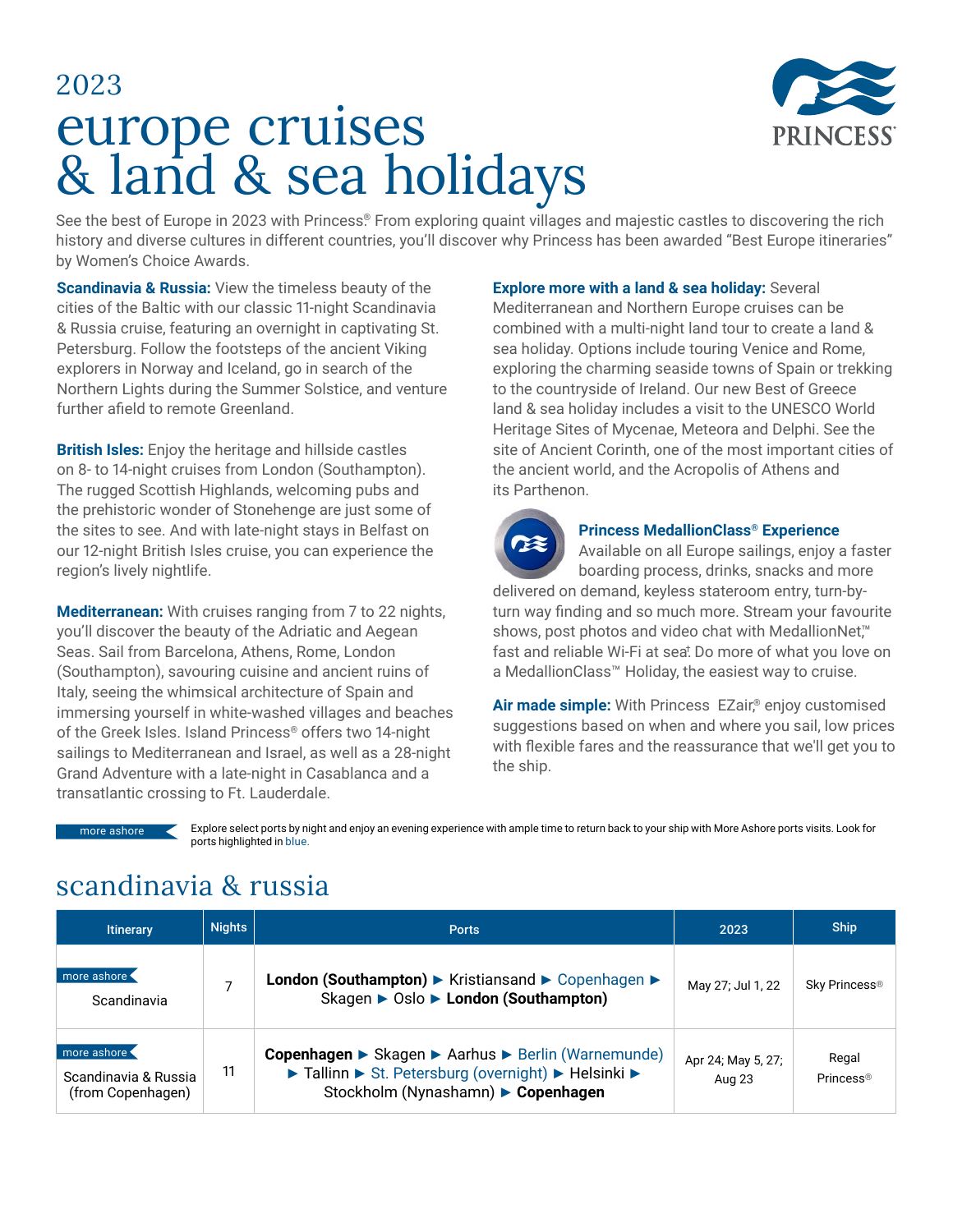# scandinavia & russia (continued)

| <b>Itinerary</b>                                         | <b>Nights</b>     | <b>Ports</b>                                                                                                                                                                                                                                                              | 2023                                                                 | <b>Ship</b>                     |
|----------------------------------------------------------|-------------------|---------------------------------------------------------------------------------------------------------------------------------------------------------------------------------------------------------------------------------------------------------------------------|----------------------------------------------------------------------|---------------------------------|
| more ashore<br>Scandinavia & Russia<br>(from Copenhagen) | 11                | Copenhagen ► Oslo ► Berlin (Warnemunde) ► Tallinn<br>St. Petersburg (overnight) > Helsinki > Stockholm<br>(Nynashamn) Copenhagen<br>*Port order varies<br>"Skagen and Aarhus replace Tallinn and Helsinki, Stockholm replaces Stockholm<br>(Nynashamn); Port order varies | May 16;<br>Jun 7, 18, 29 <sup>^</sup> ;<br>Jul 10, 21;<br>Aug 1*, 12 | Regal<br>Princess <sup>®</sup>  |
| more ashore<br>Oktoberfest European<br>Capitals          | $12 \overline{ }$ | London (Southampton) > Paris/Normandy (Le Havre)<br>► Hamburg (for Berlin) ► Aarhus ► Copenhagen ►<br>Gothenburg ▶ Oslo ▶ Rotterdam ▶ Brussels/Bruges<br>(Zeebrugge) ► London (Southampton)<br>*Port order varies                                                         | Sep 22; Oct 18*                                                      | Island<br>Princess <sup>®</sup> |
| more ashore<br>Scandinavia & Russia<br>Collection        | 14                | London (Southampton) ▶ Bornholm ▶ Visby ▶<br>Stockholm ► Tallinn ► St. Petersburg (overnight) ► Riga<br>▶ Klaipeda ▶ Gdansk (Gdynia) ▶ Copenhagen                                                                                                                         | <b>Jun 28</b>                                                        | Island<br>Princess <sup>®</sup> |
| more ashore<br><b>Baltic Heritage</b>                    | 14                | London (Southampton) Gdansk (Gdynia) Visby<br>► Helsinki ► St. Petersburg (overnight) ► Tallinn ►<br>Stockholm ► Copenhagen ► Kristiansand ►<br>London (Southampton)<br>*Skagen replaces Gdansk<br><b><i><u>APort order varies</u></i></b>                                | May 13*; Jul 8;<br>Sep 2 <sup>^</sup>                                | Sky Princess <sup>®</sup>       |
| more ashore<br><b>Baltic &amp; Scandinavia</b><br>Medley | 21                | London (Southampton) ► Skagen ► Visby ► Helsinki<br>St. Petersburg (overnight) > Tallinn > Stockholm ><br>Copenhagen ► Kristiansand ► London (Southampton) ►<br>Kristiansand ► Copenhagen ► Skagen ► Oslo ►<br><b>London (Southampton)</b><br>*Gdansk replaces Skagen     | May 13; Jul 8*                                                       | Sky Princess <sup>®</sup>       |

## british isles

| <b>Itinerary</b>                                      | <b>Nights</b> | <b>Ports</b>                                                                                                                                                                                                                                                                                         | 2023           | <b>Ship</b>                      |
|-------------------------------------------------------|---------------|------------------------------------------------------------------------------------------------------------------------------------------------------------------------------------------------------------------------------------------------------------------------------------------------------|----------------|----------------------------------|
| more ashore<br>Ireland & Scotland                     | 8             | London (Southampton) ▶ Portland ▶ Guernsey (St.<br>Peter Port) ► Cork (Cobh - for Blarney Castle) ► Glasgow<br>(Greenock) ► Holyhead ► London (Southampton)                                                                                                                                          | Apr 30         | Emerald<br>Princess <sup>®</sup> |
| more ashore<br>Ireland & Scotland                     | 10            | London (Southampton) ▶ Portland ▶ Guernsey (St. Peter<br>Port) ► Cork (Cobh - for Blarney Castle) ► Belfast ►<br>Glasgow (Greenock) ► Liverpool ► Holyhead ► London<br>(Southampton)                                                                                                                 | Sep 29         | Emerald<br>Princess <sup>®</sup> |
| more ashore<br><b>British Isles with</b><br>Liverpool | 12            | London (Southampton) ► Guernsey (St. Peter Port) ►<br>Cork (Cobh - for Blarney Castle) ► Dublin (Dun Laoghaire)<br>► Liverpool ► Belfast ► Glasgow (Greenock) ►<br>Inverness/Loch Ness (Invergordon) ► Edinburgh (South<br>Queensferry) ► Paris/Normandy (Le Havre) ►<br><b>London (Southampton)</b> | Jun 25; Jul 19 | Emerald<br>Princess <sup>®</sup> |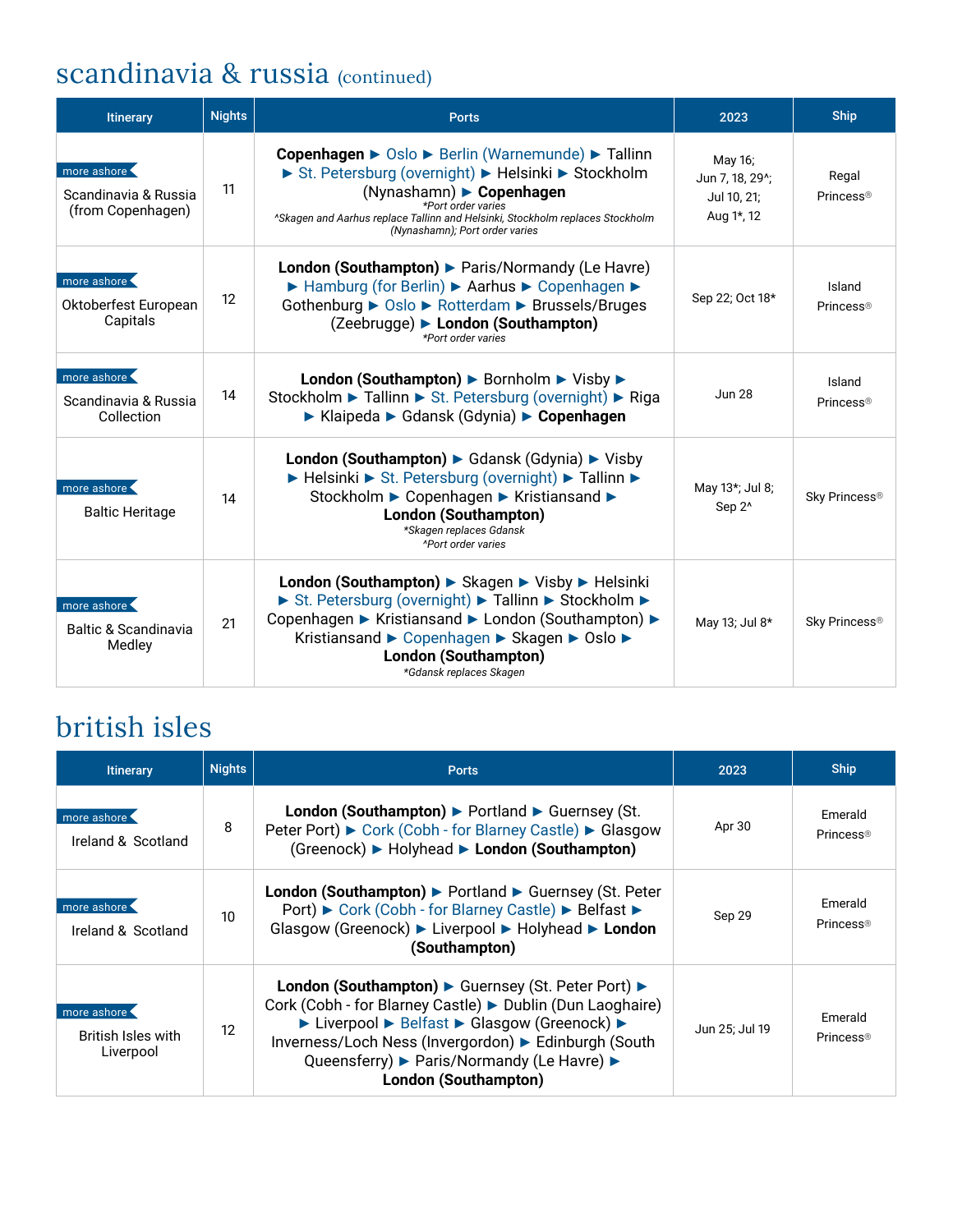## british isles (continued)

| <b>Itinerary</b>                                                         | <b>Nights</b>   | <b>Ports</b>                                                                                                                                                                                                                                                                                                                                               | 2023                                    | <b>Ship</b>                      |
|--------------------------------------------------------------------------|-----------------|------------------------------------------------------------------------------------------------------------------------------------------------------------------------------------------------------------------------------------------------------------------------------------------------------------------------------------------------------------|-----------------------------------------|----------------------------------|
| more ashore<br><b>British Isles with</b><br>Portland<br>(for Stonehenge) | 12 <sup>°</sup> | London (Southampton) > Portland (for Stonehenge)<br>► Guernsey (St. Peter Port) ► Cork (Cobh - for Blarney<br>Castle) ► Dublin (Dun Laoghaire) ► Belfast ► Glasgow<br>(Greenock) ► Inverness/Loch Ness (Invergordon) ►<br>Edinburgh (South Queensferry) > Paris/Normandy (Le<br>Havre) London (Southampton)<br>*Late night in Newcastle replaces Edinburgh | May 8, 20; Jun 13;<br>Jul 7; Sep 5, 17* | Emerald<br>Princess®             |
| more ashore<br><b>British Isles with</b><br>Orkney Islands               | 12              | London (Southampton) ► Guernsey (St. Peter Port) ►<br>Cork (Cobh - for Blarney Castle) ► Dublin (Dun Laoghaire)<br>► Liverpool ► Belfast ► Glasgow (Greenock) ► Orkney<br>Islands (Kirkwall) ► Edinburgh (South Queensferry) ►<br>Paris/Normandy (Le Havre) > London (Southampton)<br>*Late night in Glasgow                                               | Jun 1; Jul 31;<br>Aug 12*, 24*          | Emerald<br>Princess <sup>®</sup> |
| <b>Scottish Highlands</b><br>& Wales                                     | 14              | London (Southampton) ▶ Guernsey (St. Peter Port) ▶<br>Holyhead ► Liverpool ► Glasgow (Greenock) ► Shetland<br>Islands (Lerwick) ► Inverness/Loch Ness (Invergordon)<br>▶ Orkney Islands (Kirkwall) ▶ Edinburgh (South<br>Queensferry) ▶ Newcastle ▶ Portland (for Stonehenge) ▶<br>London (Southampton)                                                    | Aug 25                                  | Island<br>Princess <sup>®</sup>  |
| more ashore '<br>Canada &<br>New England                                 | 24              | London (Southampton) ▶ Boston ▶ Bar Harbor<br>(for Acadia National Park) ► Halifax ► Sydney<br>(Cape Breton Island) ► Quebec (overnight) ► Saguenay ►<br>Charlottetown (Prince Edward Island) ▶<br>St. John's (Newfoundland) London (Southampton)                                                                                                          | Sep 23                                  | Sky Princess®                    |

# iceland & norway

| <b>Itinerary</b>                                 | <b>Nights</b> | <b>Ports</b>                                                                                                                                                                       | 2023          | <b>Ship</b>                     |
|--------------------------------------------------|---------------|------------------------------------------------------------------------------------------------------------------------------------------------------------------------------------|---------------|---------------------------------|
| Norwegian Fjords                                 | 7             | London (Southampton) > Haugesund > Skjolden/<br>Sognefjord ► Olden/Nordfjord ► Bergen ► London<br>(Southampton)                                                                    | Aug 12        | Sky Princess®                   |
| Land of the<br>Midnight Sun &<br>Summer Solstice | 14            | London (Southampton) ▶ Bergen ▶ Molde ▶ Trondheim<br>► Honningsvag (for North Cape) ► Tromso ► Lofoten<br>Islands (Gravdal) ► Aalesund ► Olden/Nordfjord ►<br>London (Southampton) | <b>Jun 17</b> | Sky Princess <sup>®</sup>       |
| Iceland & Norway                                 | 14            | London (Southampton) ▶ Bergen ▶ Flaam/Sognefjord ▶<br>Olden/Nordfjord ► Aalesund ► Akureyri ► Isafjordur ►<br>Grundarfjordur ▶ Reykjavik ▶ London (Southampton)                    | Jun 3         | Sky Princess <sup>®</sup>       |
| more ashore<br>Search for the<br>Northern Lights | 14            | London (Southampton) > Stavanger > Tromso > Alta<br>(overnight) ► Lofoten Islands (Gravdal) ► Aalesund ►<br><b>London (Southampton)</b>                                            | Oct 4         | Island<br>Princess <sup>®</sup> |
| more ashore<br>Land of the<br>Midnight Sun       | 14            | London (Southampton) ▶ Haugesund ▶ Andalsnes ▶<br>Trondheim ► Longyearbyen (Spitsbergen) ► Honningsvag<br>(for North Cape) ► Tromso ► London (Southampton)                         | <b>Jul 26</b> | Island<br>Princess <sup>®</sup> |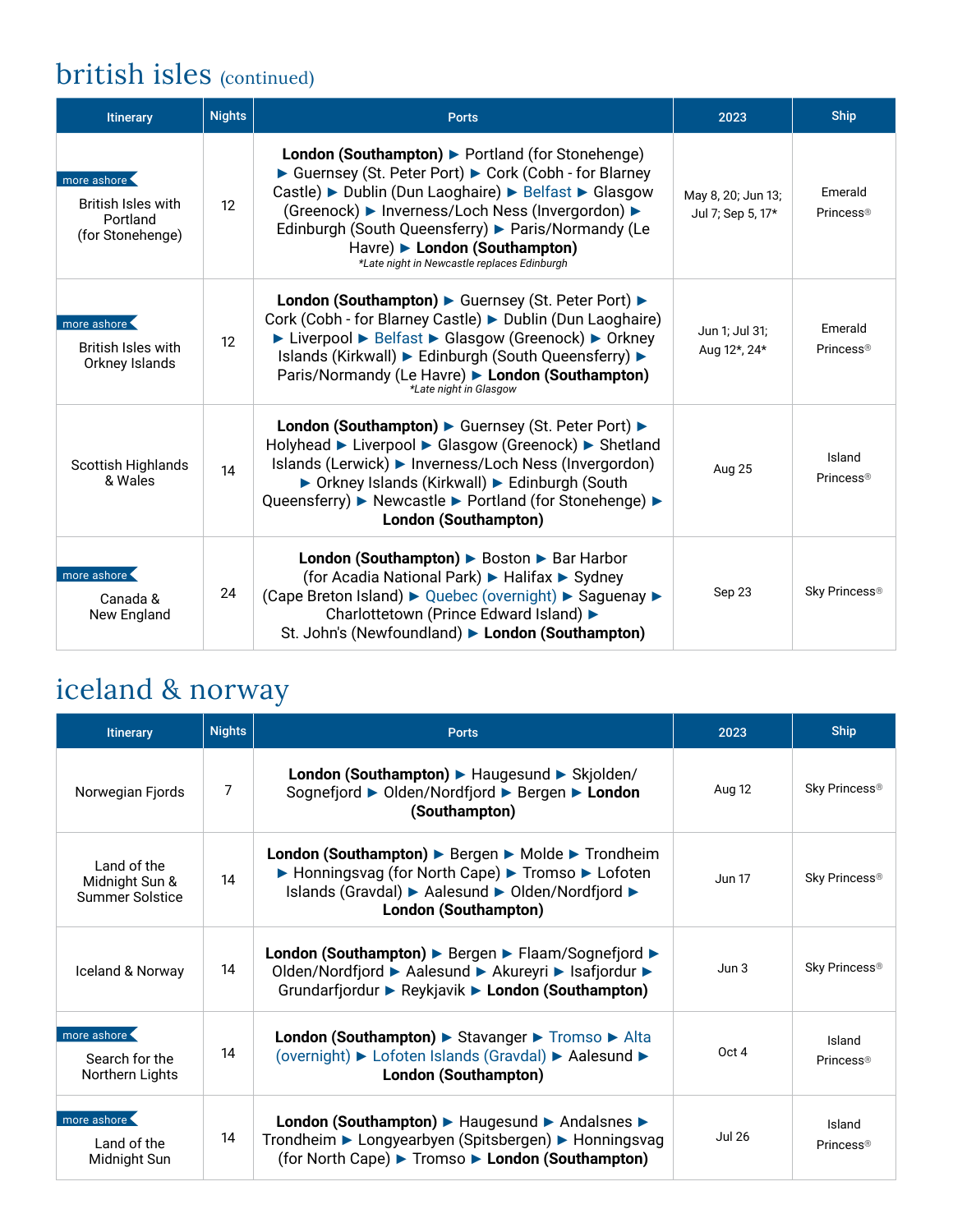# iceland & norway (continued)

| Itinerary                                                            | <b>Nights</b> | <b>Ports</b>                                                                                                                                                                                                                                                                                                                                                             | 2023          | <b>Ship</b>                            |
|----------------------------------------------------------------------|---------------|--------------------------------------------------------------------------------------------------------------------------------------------------------------------------------------------------------------------------------------------------------------------------------------------------------------------------------------------------------------------------|---------------|----------------------------------------|
| Land of the<br>Midnight Sun                                          | 14            | London (Southampton) ▶ Bergen ▶ Flaam/Sognefjord ▶<br>Olden/Nordfjord ► Trondheim ► Honningsvag (for North<br>Cape) ▶ Tromso ▶ Lofoten Islands (Gravdal) ▶ Skjolden/<br>Sognefjord > London (Southampton)                                                                                                                                                                | Aug 19        | Sky Princess®                          |
| more ashore<br>Icelandic &<br>Norwegian Fjords                       | 14            | Copenhagen ▶ Skagen ▶ Haugesund ▶ Aalesund ▶<br>Shetland Islands (Lerwick) ▶ Seydisfjordur ▶ Akureyri ▶<br>Grundarfjordur ▶ Reykjavik ▶ Liverpool ▶<br>London (Southampton)                                                                                                                                                                                              | <b>Jul 12</b> | Island<br>Princess <sup>®</sup>        |
| more ashore<br>Icelandic Fjords &<br><b>British Isles</b>            | 14            | London (Southampton) ▶ Cornwall (Falmouth) ▶ Cork<br>(Cobh - for Blarney Castle) ► Reykjavik ► Grundarfjordur<br>▶ Akureyri ▶ Seydisfjordur ▶ Shetland Islands (Lerwick)<br>Newcastle > London (Southampton)                                                                                                                                                             | Sep 8         | Island<br>Princess <sup>®</sup>        |
| Iceland & Greenland                                                  | 16            | London (Southampton) > Cornwall (Falmouth) > Cork<br>(Cobh - for Blarney Castle) ► Akureyri ► Isafjordur ►<br>Reykjavik ▶ Qaqortoq ▶ Nanortalik ▶<br><b>London (Southampton)</b>                                                                                                                                                                                         | Aug 9         | Island<br>Princess <sup>®</sup>        |
| Land of the<br>Midnight Sun &<br><b>Summer Solstice</b>              | 16            | London (Southampton) > Haugesund > Olden/<br>Nordfjord ► Tromso ► Honningsvag (for North Cape) ►<br>Longyearbyen (Spitsbergen) ▶ Trondheim ▶ Andalsnes<br>▶ Skjolden/Sognefjord ▶ London (Southampton)                                                                                                                                                                   | Jun 12        | Island<br>Princess <sup>®</sup>        |
| more ashore<br>North Cape &<br>Scandinavia Medley                    | 21            | London (Southampton) ▶ Bergen ▶ Molde ▶ Trondheim<br>▶ Honningsvag (for North Cape) ▶ Tromso ▶ Lofoten<br>Islands (Gravdal) ▶ Aalesund ▶ Olden/Nordfjord ▶<br>London (Southampton) ► Kristiansand ► Copenhagen ►<br>Skagen ▶ Oslo ▶ London (Southampton)                                                                                                                 | <b>Jun 17</b> | Sky Princess®                          |
| more ashore<br>North Cape &<br>Scandinavia Medley                    | 28            | London (Southampton) ▶ Bergen ▶ Flaam/Sognefjord<br>▶ Olden/Nordfjord ▶ Trondheim ▶ Honningsvag (for<br>North Cape) ▶ Tromso ▶ Lofoten Islands (Gravdal) ▶<br>Skjolden/Sognefjord ▶ London (Southampton) ▶ Gdansk<br>(Gdynia) ► Visby ► Stockholm (Nynashamn) ► Tallinn ►<br>St. Petersburg (overnight) ► Helsinki ► Copenhagen ►<br>Kristiansand > London (Southampton) | Aug 19        | Sky Princess®                          |
| more ashore<br><b>Baltic &amp; Icelandic</b><br><b>Fjords Medley</b> | 28            | London (Southampton) ▶ Bornholm ▶ Visby ▶<br>Stockholm ► Tallinn ► St. Petersburg (overnight) ► Riga<br>► Klaipeda ► Gdansk (Gdynia) ► Copenhagen ► Skagen<br>▶ Haugesund ▶ Aalesund ▶ Shetland Islands (Lerwick)<br>► Seydisfjordur ► Akureyri ► Grundarfjordur ► Reykjavik<br>Belfast > London (Southampton)                                                           | <b>Jun 28</b> | Island<br><b>Princess</b> <sup>®</sup> |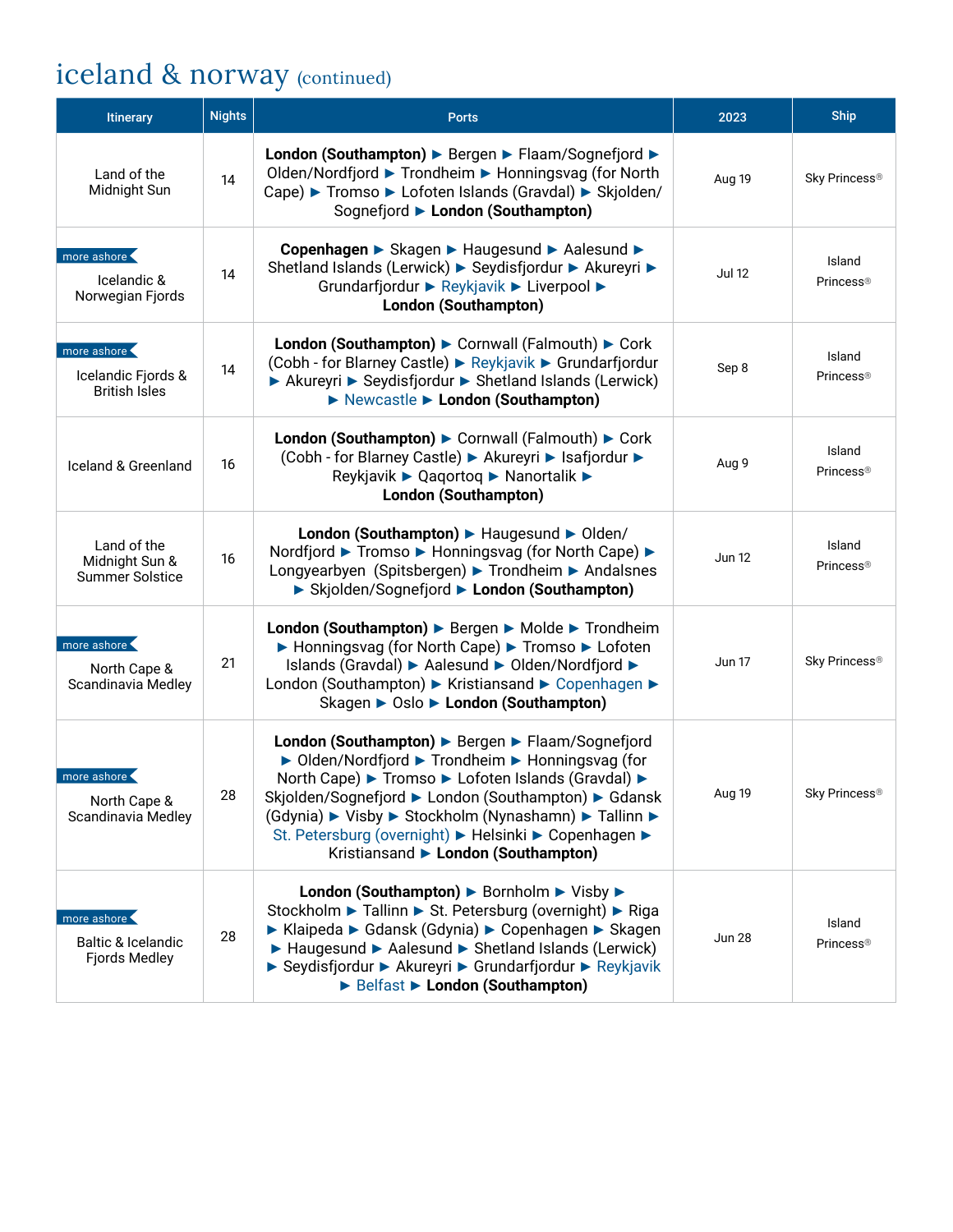### mediterranean

| Itinerary                                                 | <b>Nights</b>  | <b>Ports</b>                                                                                                                                                                                                                                                                                                          | 2023                                                                       | <b>Ship</b>                         |
|-----------------------------------------------------------|----------------|-----------------------------------------------------------------------------------------------------------------------------------------------------------------------------------------------------------------------------------------------------------------------------------------------------------------------|----------------------------------------------------------------------------|-------------------------------------|
| Mediterranean with<br>France & Italy                      | 7              | Barcelona > Gibraltar > Marseille (for Provence) ><br>Genoa (for Milan) ► Florence/ Pisa (Livorno) ►<br>Rome (Civitavecchia)                                                                                                                                                                                          | Apr 15; May 6, 27;<br>Jun 17, Jul 8, 29;<br>Aug 19; Sep 9, 30              | Enchanted<br>PrincessSM             |
| Mediterranean with<br>Greek Isles & Italy                 | $\overline{7}$ | Athens (Piraeus) ► Santorini ► Kotor<br>Sicily (Messina - for Mt. Etna & Taormina) ▶<br>Naples (for Capri & Pompeii) ▶ Barcelona<br>*Corfu replaces Naples                                                                                                                                                            | Apr 29; May 20;<br>Jun 10, Jul 1; 22*,<br>Aug 12, Sep 2,<br>Sep 23; Oct 14 | Enchanted<br><b>Princess</b> SM     |
| more ashore<br>Mediterranean with<br>Greek Isles & Turkey | 7              | Rome (Civitavecchia) > Naples (for Capri & Pompeii) ><br>Crete (Heraklion) ► Kusadasi (for Ephesus) ► Istanbul ►<br>Mykonos > Athens (Piraeus)                                                                                                                                                                        | Apr 22; May 13;<br>Jun 3, 24; Jul 15;<br>Aug 5, 26; Sep 16;<br>Oct 7       | Enchanted<br><b>Princess</b> SM     |
| Spain & France                                            | 7              | London (Southampton) ► Guernsey (St. Peter Port) ► La<br>Rochelle (for Cognac) ► Bilbao ► La Coruna (for Santiago<br>de Compostela) ► London (Southampton)                                                                                                                                                            | May 6; Sep 16                                                              | Sky Princess <sup>®</sup>           |
| European Explorer                                         | 10             | London (Southampton) La Coruna (for Santiago<br>de Compostela) ▶ Gibraltar ▶ Cartagena ▶ Mallorca<br>(Palma) ► Sicily (Palermo) ► Naples (for Capri &<br>Pompeii) > Rome (Civitavecchia)                                                                                                                              | Oct 30                                                                     | Island<br>Princess <sup>®</sup>     |
| <b>Grand Mediterranean</b>                                | 11             | Rome (Civitavecchia) ▶ Santorini ▶ Athens (Piraeus)<br>▶ Kusadasi (for Ephesus) ▶ Mykonos ▶ Katakolon (for<br>Olympia) ► Corsica (Ajaccio) ► Toulon/Provence<br>(La Seyne) ► Barcelona                                                                                                                                | Nov <sub>1</sub>                                                           | Enchanted<br>Princess <sup>SM</sup> |
| more ashore<br><b>Grand Western</b><br>Mediterranean      | 11             | Barcelona ► Toulon/Provence (La Seyne) ► Genoa (for<br>Milan) ► Florence/Pisa (Livorno) ► Kotor ► Corfu ►<br>Sicily (Messina - for Mt. Etna & Taormina) ▶ Naples (for<br>Capri & Pompeii) > Rome (Civitavecchia)                                                                                                      | Oct 21; Nov 12                                                             | Enchanted<br>PrincessSM             |
| more ashore<br>Canary Islands                             | 12             | London (Southampton) > Vigo (for Santiago de<br>Compostela) ► Madeira (Funchal) ► Santa Cruz de<br>Tenerife ► Gran Canaria (Las Palmas) ► Lanzarote<br>(Arrecife) ► Lisbon ► London (Southampton)                                                                                                                     | Oct 17, 29                                                                 | Sky Princess®                       |
| more ashore<br>Spain, France &<br>Portugal                | 14             | London (Southampton) > Vigo (for Santiago de<br>Compostela) ► Lisbon ► Seville (Cadiz) ► Malaga<br>► Cartagena ► Gibraltar ► Bilbao ► La Rochelle (for<br>Cognac) London (Southampton)                                                                                                                                | Apr 1                                                                      | Sky Princess®                       |
| more ashore<br>Mediterranean &<br>Israel                  | 14             | Rome (Civitavecchia) ► Katakolon (for Olympia) ►<br>Athens (Piraeus) ► Kusadasi (for Ephesus) ► Jerusalem/<br>Bethlehem (Ashdod) ► Galilee/Nazareth (Haifa) ►<br>Limassol ▶ Rhodes ▶ Mykonos ▶ Sicily (Messina - for<br>Mt. Etna & Taormina) ► Salerno (for Amalfi Coast ► Capri<br>& Pompeii) > Rome (Civitavecchia) | Nov 9, 23                                                                  | Island<br>Princess®                 |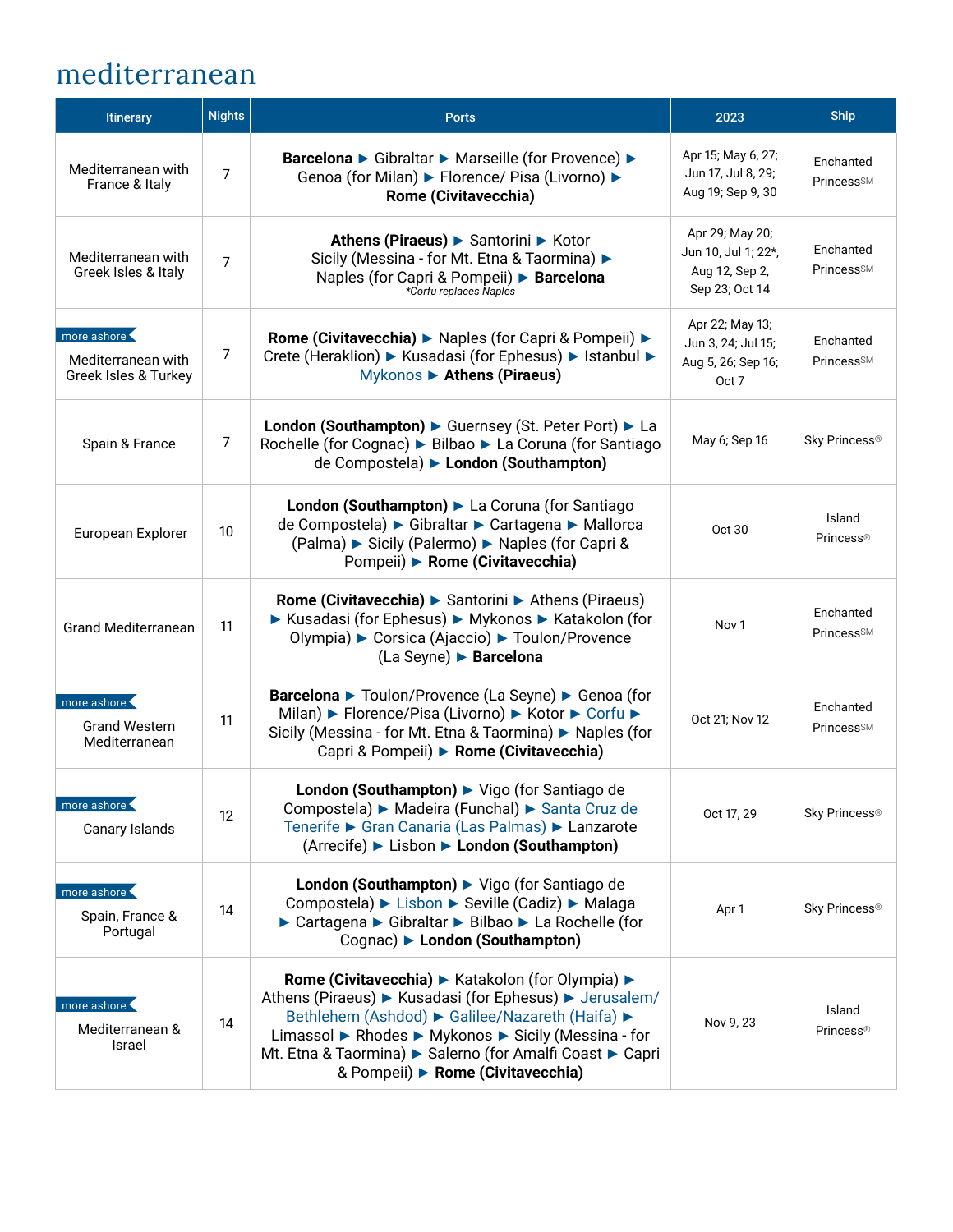### mediterranean (continued)

| <b>Itinerary</b>                                                     | <b>Nights</b> | <b>Ports</b>                                                                                                                                                                                                                                                                                                                                                                                                             | 2023                                                                  | <b>Ship</b>                         |
|----------------------------------------------------------------------|---------------|--------------------------------------------------------------------------------------------------------------------------------------------------------------------------------------------------------------------------------------------------------------------------------------------------------------------------------------------------------------------------------------------------------------------------|-----------------------------------------------------------------------|-------------------------------------|
| Mediterranean<br>Adventurer                                          | 14            | London (Southampton) > Seville (Cadiz) > Barcelona<br>▶ Marseille (for Provence) ▶ Florence/Pisa (Livorno) ▶<br>Rome (Civitavecchia) ▶ Sardinia (Alghero) ▶ Gibraltar ▶<br>London (Southampton)                                                                                                                                                                                                                          | <b>Jul 29</b>                                                         | Sky Princess®                       |
| Mediterranean<br>with Greek Isles,<br>France & Italy                 | 14            | Athens (Piraeus) ► Santorini ► Kotor ► Sicily (Messina -<br>for Mt. Etna & Taormina) ▶ Naples (for Capri & Pompeii)<br>▶ Barcelona ▶ Gibraltar ▶ Marseille (for Provence) ▶<br>Genoa (for Milan) ► Florence/ Pisa (Livorno) ►<br><b>Rome (Civitavecchia)</b><br>*Corfu replaces Naples                                                                                                                                   | Apr 29; May 20;<br>Jun 10; Jul 1, 22*;<br>Aug 12; Sep 2, 23           | Enchanted<br><b>PrincessSM</b>      |
| more ashore<br>Mediterranean<br>with Greek Isles,<br>France & Turkey | 14            | Barcelona ► Gibraltar ► Marseille (for Provence) ►<br>Genoa (for Milan) ► Florence/ Pisa (Livorno) ► Rome<br>(Civitavecchia) ► Naples (for Capri & Pompeii) ► Crete<br>(Heraklion) ► Kusadasi (for Ephesus) ► Istanbul ►<br>Mykonos > Athens (Piraeus)                                                                                                                                                                   | Apr 15; May 6, 27;<br>Jun 17; Jul 8, 29;<br>Aug 19; Sep 9, 30         | Enchanted<br><b>PrincessSM</b>      |
| more ashore<br>Mediterranean<br>with Greek Isles,<br>Italy & Turkey  | 14            | Rome (Civitavecchia) ► Naples (for Capri & Pompeii) ►<br>Crete (Heraklion) ► Kusadasi (for Ephesus) ► Istanbul ►<br>Mykonos ▶ Athens (Piraeus) ▶ Santorini ▶ Kotor ▶ Sicily<br>(Messina - for Mt. Etna & Taormina) ► Naples (for Capri &<br>Pompeii) ▶ Barcelona<br>*Corfu replaces Naples                                                                                                                               | Apr 22, May 13;<br>Jun 3, 24; Jul 15*;<br>Aug 5, 26; Sep 16;<br>Oct 7 | Enchanted<br>Princess <sup>SM</sup> |
| more ashore<br>The Best of the<br>Mediterranean                      | 21            | Athens (Piraeus) ► Santorini ► Kotor ► Sicily (Messina -<br>for Mt. Etna & Taormina) ▶ Naples (for Capri & Pompeii)<br>▶ Barcelona ▶ Gibraltar ▶ Marseille (for Provence) ▶<br>Genoa (for Milan) ► Florence/ Pisa (Livorno) ► Rome<br>(Civitavecchia) ► Naples (for Capri & Pompeii) ► Crete<br>(Heraklion) ► Kusadasi (for Ephesus) ► Istanbul ►<br>Mykonos > Athens (Piraeus)<br>*Corfu replaces Naples                | Apr 29, May 20;<br>Jun 10; Jul 1, 22*;<br>Aug 12; Sep 2, 23           | Enchanted<br><b>Princess</b> SM     |
| more ashore<br>The Best of the<br>Mediterranean                      | 21            | Barcelona ► Gibraltar ► Marseille (for Provence) ►<br>Genoa (for Milan) ► Florence/ Pisa (Livorno) ► Rome<br>(Civitavecchia) ▶ Naples (for Capri & Pompeii) ▶ Crete<br>(Heraklion) ► Kusadasi (for Ephesus) ► Istanbul ►<br>Mykonos ▶ Athens (Piraeus) ▶ Santorini ▶ Kotor ▶<br>Sicily (Messina - for Mt. Etna & Taormina) ▶ Naples<br>(for Capri & Pompeii) ▶ Barcelona<br>*Corfu replaces Naples                       | Apr 15; May 6, 27;<br>Jun 17; Jul 8*, 29;<br>Aug 19; Sep 9, 30        | Enchanted<br>Princess <sup>SM</sup> |
| more ashore<br>The Best of the<br>Mediterranean                      | 21            | <b>Rome (Civitavecchia) ▶ Naples (for Capri &amp; Pompeii) ▶</b><br>Crete (Heraklion) ► Kusadasi (for Ephesus) ► Istanbul ►<br>Mykonos ▶ Athens (Piraeus) ▶ Santorini ▶ Kotor ▶<br>Sicily (Messina - for Mt. Etna & Taormina) ▶ Naples<br>(for Capri & Pompeii) ▶ Barcelona ▶ Gibraltar ▶<br>Marseille (for Provence) ► Genoa (for Milan) ►<br>Florence/ Pisa (Livorno) > Rome (Civitavecchia)<br>*Corfu replaces Naples | Apr 22; May 13;<br>Jun 3, 24;<br>Jul 15*; Aug 5, 26;<br>Sep 16        | Enchanted<br><b>PrincessSM</b>      |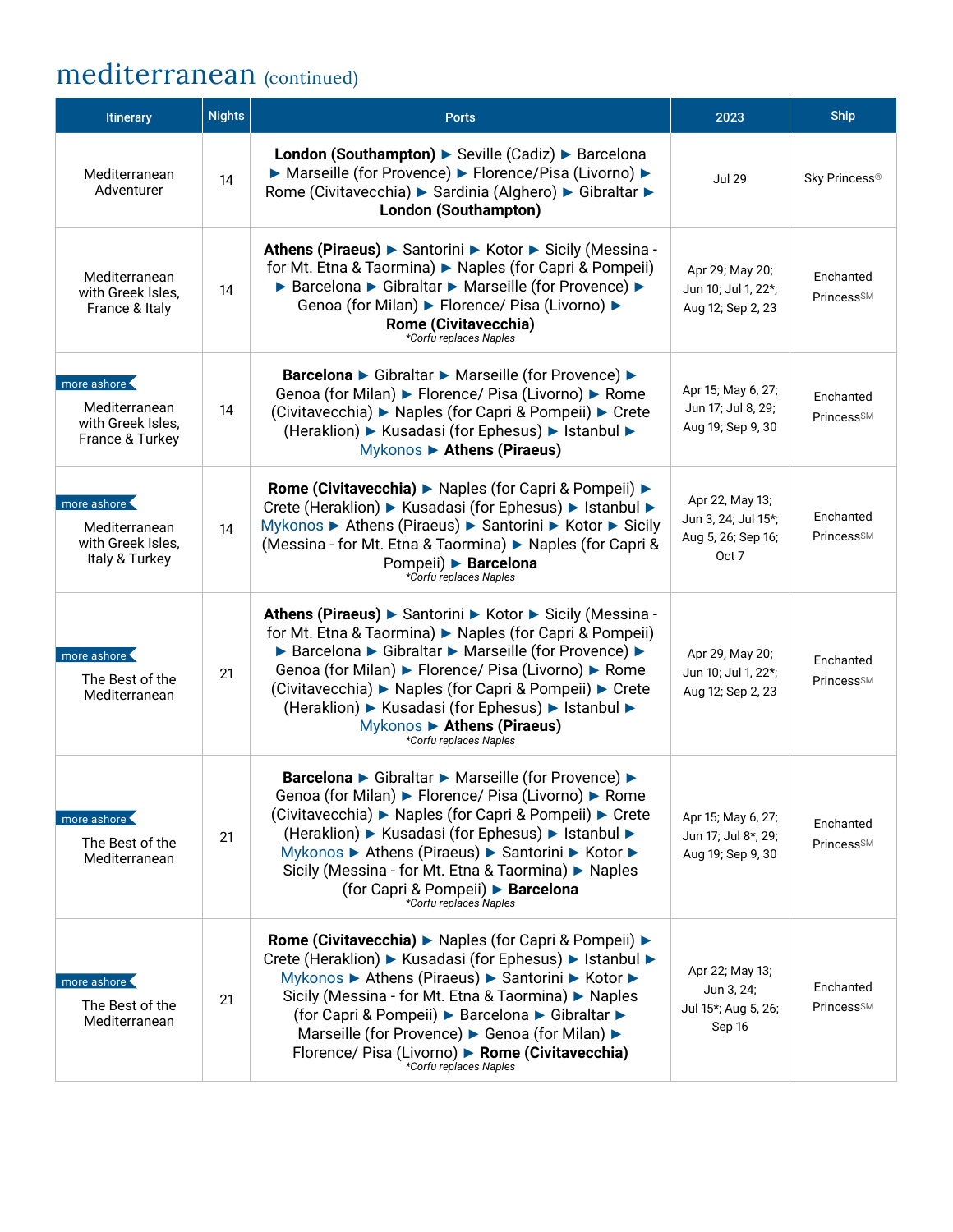#### mediterranean (continued)

| <b>Itinerary</b>                                        | <b>Nights</b> | <b>Ports</b>                                                                                                                                                                                                                                                                                                                                                                                                     | 2023             | <b>Ship</b>                         |
|---------------------------------------------------------|---------------|------------------------------------------------------------------------------------------------------------------------------------------------------------------------------------------------------------------------------------------------------------------------------------------------------------------------------------------------------------------------------------------------------------------|------------------|-------------------------------------|
| more ashore<br><b>Grand European</b><br>Explorer        | 22            | <b>London (Southampton)</b> $\blacktriangleright$ Hamburg (for Berlin) $\blacktriangleright$ Aarhus<br>► Copenhagen ► Gothenburg ► Oslo ► Rotterdam<br>▶ Brussels/Bruges (Zeebrugge) ▶ Paris/Normandy<br>(Le Havre) ► London (Southampton) ► La Coruna (for<br>Santiago de Compostela) ► Gibraltar ► Cartagena ►<br>Mallorca (Palma) ► Sicily (Palermo) ► Naples (for Capri &<br>Pompeii) ▶ Rome (Civitavecchia) | Oct 18           | Island<br>Princess®                 |
| more ashore<br><b>Grand Mediterranean</b><br>Collection | 22            | <b>Barcelona ►</b> Toulon/Provence (La Seyne) ► Genoa (for<br>Milan) ► Florence/Pisa (Livorno) ► Kotor ► Corfu ►<br>Sicily (Messina - for Mt. Etna & Taormina) ▶ Naples (for<br>Capri & Pompeii) ► Rome (Civitavecchia) ► Santorini ►<br>Athens (Piraeus) ► Kusadasi (for Ephesus) ► Mykonos<br>▶ Katakolon (for Olympia) ▶ Corsica (Ajaccio) ▶ Toulon/<br>Provence (La Seyne) ► Barcelona                       | Oct 21           | Enchanted<br><b>Princess</b> SM     |
| more ashore<br><b>Grand Mediterranean</b><br>Collection | 22            | <b>Rome (Civitavecchia) ▶ Santorini ▶ Athens (Piraeus)</b><br>▶ Kusadasi (for Ephesus) ▶ Mykonos ▶ Katakolon (for<br>Olympia) ► Corsica (Ajaccio) ► Toulon/Provence (La<br>Seyne) ► Barcelona ► Toulon/Provence (La Seyne) ►<br>Genoa (for Milan) ► Florence/Pisa (Livorno) ► Kotor<br>► Corfu ► Sicily (Messina - for Mt. Etna & Taormina) ►<br>Naples (for Capri & Pompeii) ▶ Rome (Civitavecchia)             | Nov <sub>1</sub> | Enchanted<br>Princess <sup>SM</sup> |

#### grand adventures® and passages

| <b>Itinerary</b>                                                          | <b>Nights</b> | <b>Ports</b>                                                                                                                                                                       | 2023   | <b>Ship</b>                      |
|---------------------------------------------------------------------------|---------------|------------------------------------------------------------------------------------------------------------------------------------------------------------------------------------|--------|----------------------------------|
| more ashore<br><b>British Isles &amp;</b><br>Northern European<br>Passage | 13            | Copenhagen ► Kristiansand ► Glasgow (Greenock) ►<br>Belfast ► Cork (Cobh - for Blarney Castle) ► Halifax ►<br><b>New York</b>                                                      | Sep 3  | Regal<br>Princess <sup>®</sup>   |
| Moroccan Passage                                                          | 14            | Ft. Lauderdale ► Madeira (Funchal) ► Casablanca (for<br>Marrakech) ► La Coruna (for Santiago de Compostela) ►<br><b>London (Southampton)</b>                                       | Mar 18 | Sky Princess <sup>®</sup>        |
| more ashore<br>Moroccan Passage                                           | 14            | Rome (Civitavecchia) ▶ Sardinia (Cagliari) ▶ Malaga ▶<br>Casablanca (for Marrakech) ► Madeira (Funchal) ►<br><b>Ft. Lauderdale</b>                                                 | Dec 7  | Island<br>Princess <sup>®</sup>  |
| more ashore<br><b>Western Europe</b><br>Passage                           | 14            | Ft. Lauderdale ▶ Azores Islands (Ponta Delgada) ▶ Brest<br>▶ Rotterdam ▶ Brussels/Bruges (Zeebrugge) ▶<br>London (Southampton)                                                     | Apr 16 | Emerald<br>Princess®             |
| Spain, Portugal &<br><b>France Passage</b>                                | 15            | <b>London (Southampton)</b> Paris/Normandy (Le Havre)<br>▶ Bilbao ▶ La Coruna (for Santiago de Compostela) ▶<br>Lisbon ▶ Azores Islands (Ponta Delgada) ▶<br><b>Ft. Lauderdale</b> | Oct 9  | Emerald<br>Princess <sup>®</sup> |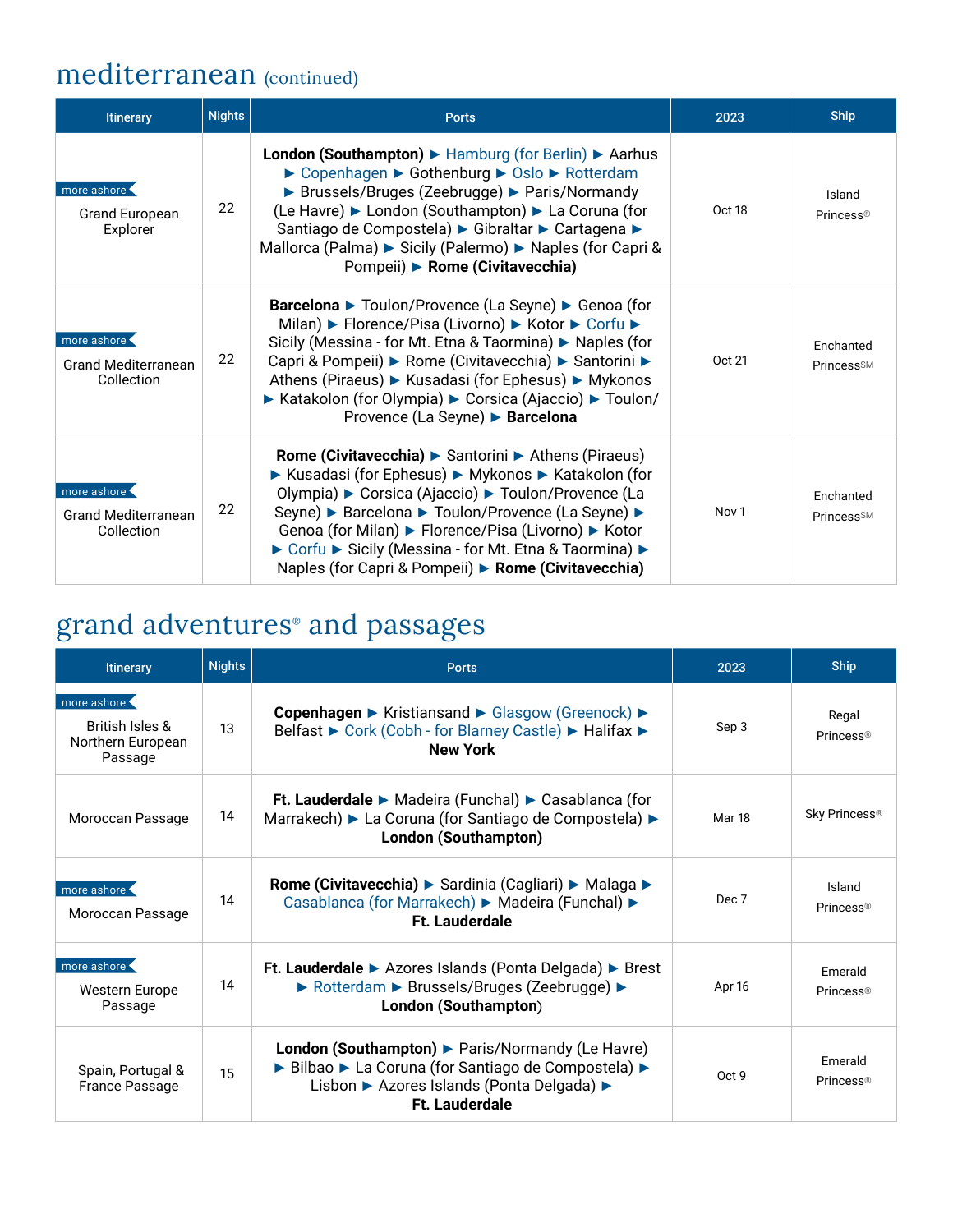#### grand adventures® and passages (continued)

| <b>Itinerary</b>                                                    | <b>Nights</b> | <b>Ports</b>                                                                                                                                                                                                                                                                                                                                                                | 2023          | <b>Ship</b>                      |
|---------------------------------------------------------------------|---------------|-----------------------------------------------------------------------------------------------------------------------------------------------------------------------------------------------------------------------------------------------------------------------------------------------------------------------------------------------------------------------------|---------------|----------------------------------|
| Northern Europe<br>Passage                                          | 15            | Ft. Lauderdale > Azores Islands (Ponta Delgada) > Brest<br>▶ Cherbourg ▶ Brussels/Bruges (Zeebrugge) ▶ Aarhus<br>$\blacktriangleright$ Copenhagen                                                                                                                                                                                                                           | Apr 9         | Regal<br>Princess <sup>®</sup>   |
| <b>Tropical Passage</b>                                             | 15            | London (Southampton) > Azores Islands (Ponta Delgada)<br>▶ Antigua ▶ St. Maarten ▶ San Juan ▶ Grand Turk ▶<br><b>Ft. Lauderdale</b>                                                                                                                                                                                                                                         | <b>Nov 10</b> | Sky Princess <sup>®</sup>        |
| Mediterranean<br>Passage                                            | 15            | Rome (Civitavecchia) ► Florence/Pisa (Livorno) ►<br>Corsica (Ajaccio) ► Gibraltar ► Santa Cruz de Tenerife ►<br>Madeira (Funchal) Ft. Lauderdale                                                                                                                                                                                                                            | <b>Nov 23</b> | Enchanted<br><b>PrincessSM</b>   |
| Spanish Passage                                                     | 16            | Ft. Lauderdale ▶ Madeira (Funchal) ▶ Seville (Cadiz) ▶<br>Malaga ► Cartagena ► Mallorca (Palma) ► Marseille (for<br>Provence) ► Barcelona                                                                                                                                                                                                                                   | Mar 9         | Enchanted<br><b>PrincessSM</b>   |
| Fire & Ice Explorer                                                 | 17            | Ft. Lauderdale ► Halifax ► Reykjavik ► Isafjordur ►<br>Akureyri ▶ Seydisfjordur ▶ Cornwall (Falmouth) ▶<br><b>London (Southampton)</b>                                                                                                                                                                                                                                      | May 26        | Island<br>Princess <sup>®</sup>  |
| more ashore<br><b>British Isles</b><br>Grand Adventure <sup>®</sup> | 22            | Ft. Lauderdale > Azores Islands (Ponta Delgada) > Brest<br>▶ Rotterdam ▶ Brussels/Bruges (Zeebrugge) ▶ London<br>(Southampton) ► Portland (for Stonehenge) ► Guernsey<br>(St. Peter Port) ► Cork (Cobh - for Blarney Castle) ►<br>Glasgow (Greenock) ► Holyhead ►<br><b>London (Southampton)</b>                                                                            | Apr 16        | Emerald<br>Princess <sup>®</sup> |
| more ashore<br>Northern Europe<br><b>Grand Adventure</b>            | 24            | Copenhagen ► Skagen ► Aarhus ► Berlin (Warnemunde)<br>Tallinn St. Petersburg (overnight) Helsinki ><br>Stockholm (Nynashamn) ▶ Copenhagen ▶ Kristiansand<br>► Glasgow (Greenock) ► Belfast ► Cork (Cobh - for<br>Blarney Castle) ► Halifax ► New York                                                                                                                       | Aug 23        | Regal<br>Princess <sup>®</sup>   |
| <b>British Isles</b><br>Grand Adventure <sup>®</sup>                | 25            | London (Southampton) > Portland (for Stonehenge)<br>► Guernsey (St. Peter Port) ► Cork (Cobh - for Blarney<br>Castle) ► Belfast ► Glasgow (Greenock) ► Liverpool ►<br>Holyhead ► London (Southampton) ► Paris/Normandy<br>(Le Havre) ► Bilbao ► La Coruna (for Santiago de<br>Compostela) ► Lisbon ► Azores Islands (Ponta Delgada)<br>$\blacktriangleright$ Ft. Lauderdale | Sep 29        | Emerald<br>Princess <sup>®</sup> |
| more ashore<br>Scandinavia & Russia<br>Grand Adventure <sup>®</sup> | 26            | Ft. Lauderdale ▶ Azores Islands (Ponta Delgada) ▶<br>Brest ► Cherbourg ► Brussels/Bruges (Zeebrugge) ►<br>Aarhus ► Copenhagen ► Skagen ► Aarhus ► Berlin<br>(Warnemunde) ► Tallinn ► St. Petersburg (overnight) ►<br>Helsinki ▶ Stockholm (Nynashamn) ▶ Copenhagen                                                                                                          | Apr 9         | Regal<br>Princess <sup>®</sup>   |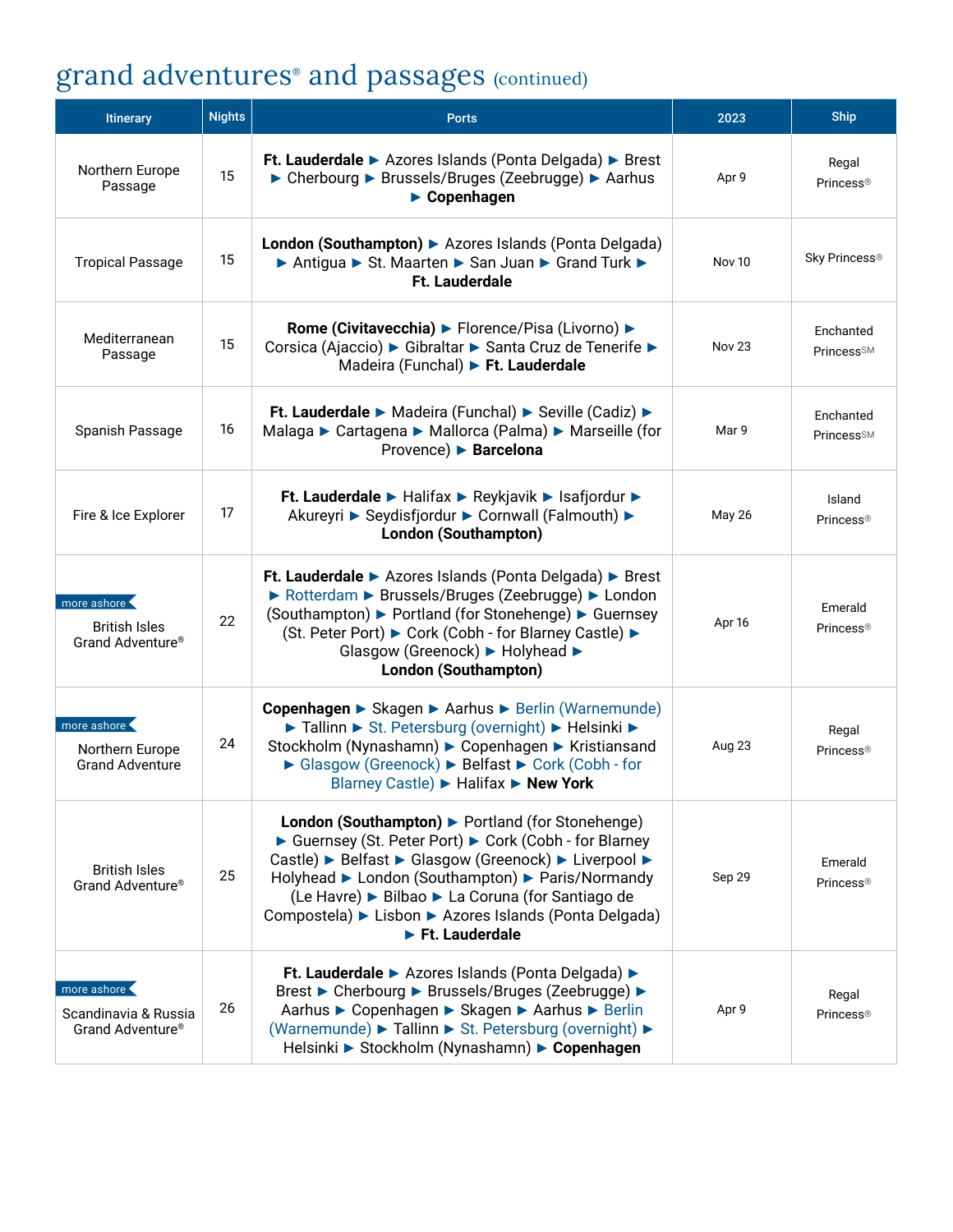## grand adventures® and passages (continued)

| <b>Itinerary</b>                                                                | <b>Nights</b> | <b>Ports</b>                                                                                                                                                                                                                                                                                                                                                                                                                | 2023          | Ship                            |
|---------------------------------------------------------------------------------|---------------|-----------------------------------------------------------------------------------------------------------------------------------------------------------------------------------------------------------------------------------------------------------------------------------------------------------------------------------------------------------------------------------------------------------------------------|---------------|---------------------------------|
| more ashore<br>Western<br>Mediterranean<br><b>Grand Adventure</b>               | 26            | Barcelona > Toulon/Provence (La Seyne) > Genoa (for<br>Milan) ► Florence/Pisa (Livorno) ► Kotor ► Corfu ►<br>Sicily (Messina - for Mt. Etna & Taormina) ▶ Naples (for<br>Capri & Pompeii) ▶ Rome (Civitavecchia) ▶ Florence/Pisa<br>(Livorno) ► Corsica (Ajaccio) ► Gibraltar ► Santa Cruz de<br>Tenerife ► Madeira (Funchal) ► Ft. Lauderdale                                                                              | <b>Nov 12</b> | Enchanted<br><b>PrincessSM</b>  |
| more ashore<br><b>Tropical Passage</b><br><b>Grand Adventure</b>                | 27            | London (Southampton) > Vigo (for Santiago de<br>Compostela) ► Madeira (Funchal) ► Santa Cruz de<br>Tenerife ► Gran Canaria (Las Palmas) ► Lanzarote<br>(Arrecife) ► Lisbon ► London (Southampton) ► Azores<br>Islands (Ponta Delgada) > Antigua > St. Maarten > San<br>Juan Grand Turk Ft. Lauderdale                                                                                                                       | Oct 29        | Sky Princess®                   |
| more ashore<br>Mediterranean &<br><b>Israel Grand</b><br>Adventure <sup>®</sup> | 28            | Rome (Civitavecchia) ► Katakolon (for Olympia) ►<br>Athens (Piraeus) ► Kusadasi (for Ephesus) ► Jerusalem/<br>Bethlehem (Ashdod) ► Galilee/Nazareth (Haifa) ►<br>Limassol ▶ Rhodes ▶ Mykonos ▶ Sicily (Messina - for<br>Mt. Etna & Taormina) > Salerno (for Amalfi Coast, Capri<br>& Pompeii) > Rome (Civitavecchia) > Sardinia (Cagliari)<br>▶ Malaga ▶ Casablanca (for Marrakech) ▶ Madeira<br>(Funchal) ► Ft. Lauderdale | <b>Nov 23</b> | Island<br>Princess®             |
| more ashore<br>Moroccan & Iberian<br>Grand Adventure <sup>®</sup>               | 28            | Ft. Lauderdale > Madeira (Funchal) > Casablanca (for<br>Marrakech) ► La Coruna (for Santiago de Compostela)<br>► London (Southampton) ► Vigo (for Santiago de<br>Compostela) ► Lisbon ► Seville (Cadiz) ► Malaga<br>► Cartagena ► Gibraltar ► Bilbao ► La Rochelle (for<br>Cognac) London (Southampton)                                                                                                                     | Mar 18        | Sky Princess <sup>®</sup>       |
| Fire, Ice & the<br><b>Artic Circle Grand</b><br>Adventure <sup>®</sup>          | 33            | Ft. Lauderdale ▶ Halifax ▶ Reykjavik ▶ Isafjordur ▶<br>Akureyri ► Shetland Islands (Lerwick) ► Newcastle<br>▶ London (Southampton) ▶ Haugesund ▶ Olden/<br>Nordfjord ► Tromso ► Honningsvag (for North Cape) ►<br>Longyearbyen (Spitsbergen) ▶ Trondheim ▶ Andalsnes<br>▶ Skjolden/Sognefjord ▶ London (Southampton)                                                                                                        | <b>May 26</b> | Island<br>Princess <sup>®</sup> |

## land & sea holidays

| <b>Name</b>                       | <b>Nights</b> | <b>Itinerary</b>                                                                                                                                                                                                                                                                                   | 2023                                                                                                                                        | <b>Ship</b>                    |
|-----------------------------------|---------------|----------------------------------------------------------------------------------------------------------------------------------------------------------------------------------------------------------------------------------------------------------------------------------------------------|---------------------------------------------------------------------------------------------------------------------------------------------|--------------------------------|
| Europe's<br>Imperial<br>Treasures | 19/21/<br>32  | Budapest (2 nights) ► Vienna (2 nights) ► Prague (2 nights)<br>$\triangleright$ Berlin (2 nights) $\triangleright$<br>11-night Scandinavia & Russia cruise (1A) or<br>13-night British Isles & Northern<br>European Passage cruise (1C) or<br>24-night Northern Europe Grand Adventure cruise (1B) | <b>Tour 1A: Apr 16, 27;</b><br>May 8, 19, 30; Jun 10,<br>21; Jul 2, 13, 24; Aug<br>4.15<br><b>Tour 1B: Aug 15</b><br><b>Tour 1C: Aug 26</b> | Regal<br>Princess <sup>®</sup> |